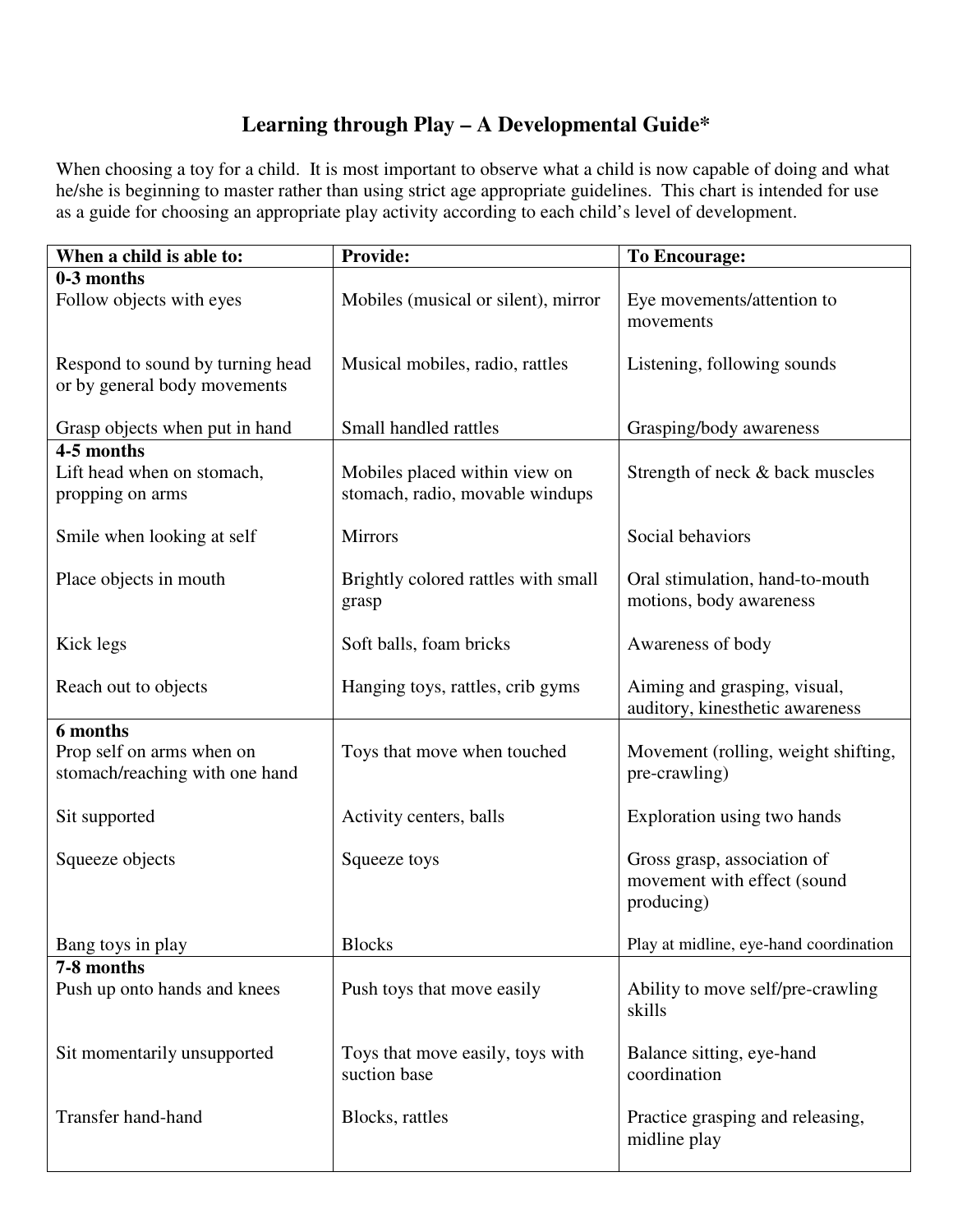| When a child is able to:                                                  | <b>Provide:</b>                                                                      | To encourage:                                                            |
|---------------------------------------------------------------------------|--------------------------------------------------------------------------------------|--------------------------------------------------------------------------|
| 7-8 months (cont'd)                                                       |                                                                                      |                                                                          |
| Pull string adaptively                                                    | Hanging toys                                                                         | Realization of effect of grasping<br>movement                            |
| Manipulate bells, play with                                               | Bells, noisy toys                                                                    | Auditory discrimination, provide                                         |
| noisemaking toys                                                          |                                                                                      | stimulation                                                              |
| Makes sounds                                                              | Baby mirror, telephone, radios                                                       | Simple imitation in social context                                       |
| 9 months<br>Sit unsupported                                               | Swings, supported rocking horse,<br>activity centers, balls, toys using<br>two hands | Balance sitting, protective responses                                    |
| Begin crawling                                                            | Push toys                                                                            | Locomotion, increase mobility                                            |
|                                                                           |                                                                                      | Coordination of gross motor                                              |
| Pull to standing                                                          | Furniture in environment                                                             | movement. Confidence and<br>independence                                 |
| Poke and Probe                                                            | Pop-up toys, objects that will<br>produce a response when poked                      | Increased isolated use of index<br>finger                                |
| Pull peg out of pegboard                                                  | Pegboards, peg men toys, blocks                                                      | Use of opposed grasp                                                     |
| 10 months                                                                 |                                                                                      |                                                                          |
| Hit objects with something else                                           | Drums, first xylophone, pots $\&$<br>pans                                            | Increased eye-hand coordination                                          |
| Put objects in/out of container                                           | Pails, sorting boxes, cups blocks                                                    | Beginning space perception skills,<br>eye-hand coordination              |
| Oppose thumb-finger                                                       | Pegboards, peg men toys, blocks                                                      | Increase higher level hand<br>coordination                               |
| Look for objects upon<br>visual/auditory stimulation                      | Pop-up toys                                                                          | Search for objects even when<br>hidden                                   |
| 11 months<br>Cruise (take steps while supporting<br>self, moving to side) | Furniture, large immovable toys                                                      | Balance standing, lateral movement,<br>confidence                        |
| Imitate scribble on paper                                                 | Large crayons, paper                                                                 | Lateral pincer grasp, refinement of<br>eye-hand coordination             |
| 1 year<br>Walk with support<br>Walk without support momentarily           | Babywalkers, push toys on wheels                                                     | Refinement of balance skills,<br>coordination of large body<br>movements |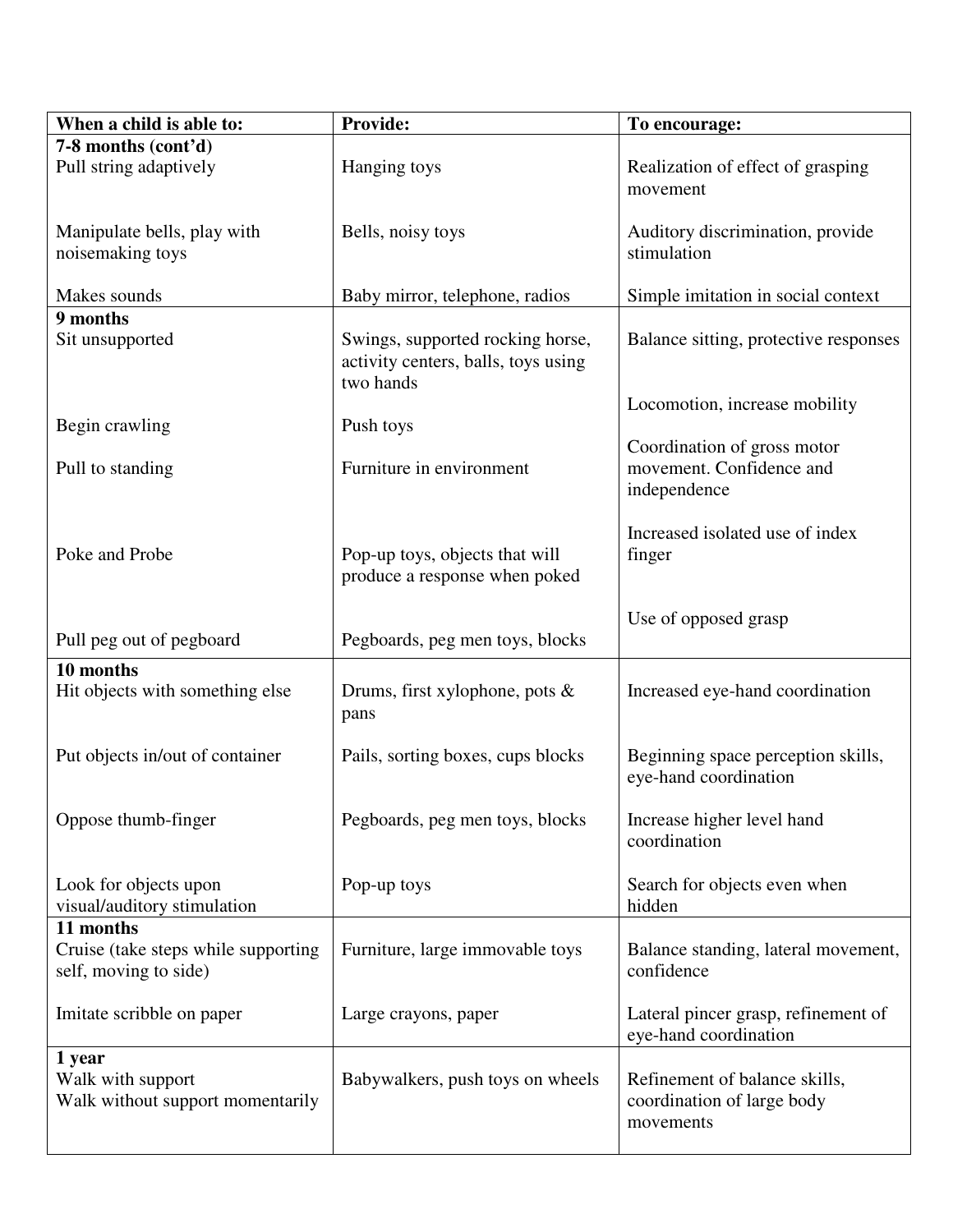| When a child is able to:                 | <b>Provide:</b>                       | To encourage:                                                       |
|------------------------------------------|---------------------------------------|---------------------------------------------------------------------|
| $1$ year (cont'd)                        |                                       |                                                                     |
| Release ball/push ball                   | Large balls                           | Coordination of two sides of body,<br>coordination of grasp release |
| Remove lids off objects                  | Large jars/containers                 | Coordination of two hands                                           |
| Remove stacking discs                    | Donut shaped stacking toys            | Eye-hand coordination development                                   |
|                                          |                                       | Eye-hand coordination, space                                        |
| Put in large pegs                        | Pegboard/toys using pegman            | perception<br>Simple imitation of sounds, body                      |
| Enjoy rhythms                            | <b>Musical</b> toys                   | movements to music                                                  |
| 15 months                                |                                       |                                                                     |
| Walk independently                       | Baby walkers, push toys, pull toys    | Better standing balance and<br>independence walking                 |
| Throw objects                            | <b>Balls</b>                          | <b>Bilateral</b> coordination                                       |
| Make tower of two                        | Blocks, stacking toy                  | Refined release of grasp, space                                     |
|                                          |                                       | perception                                                          |
| Put objects in/out of container in a     | Cups, blocks, posting boxes,          | Shape discrimination (simple), eye-                                 |
| related manner                           | cardboard boxes                       | hand coordination                                                   |
| Place circle in formboard                | Simple formboards                     | Shape discrimination trial and error                                |
| Maintain sitting balance with            | Large rocking toys                    | Refined equilibrium                                                 |
| movement in different directions         |                                       |                                                                     |
| 18 months                                |                                       |                                                                     |
| Walk fast, seldom falling                | Large climbing toys, toys to          | Refine standing balance                                             |
| Standing balance good                    | challenge balance                     |                                                                     |
| Sit self in chair                        | Child size chair                      | Independence, climbing                                              |
| Carry objects while walking              | Boxes, pails                          | Coordination of body while                                          |
|                                          |                                       | maintaining balance                                                 |
| Stack several blocks into a tower        | Blocks, stacking toys                 | Eye-hand coordination, simple                                       |
|                                          |                                       | constructional activity                                             |
| Imitate a stroke on paper                | Fat crayons, paper                    | Pre-writing and copying skills,                                     |
|                                          |                                       | improved hand coordination                                          |
| Play with smaller pegs $(1 \frac{1}{2})$ | Pegboard, pegman toys                 | Refinement of pincer grasp                                          |
| Enjoy simple books and pictures          | First books, simple lift out puzzles, | Language development                                                |
|                                          | inset puzzles                         |                                                                     |
| Put two forms in board                   | Simple formboards                     | Shape discrimination, form & space                                  |
|                                          |                                       | perception                                                          |
| Handle large beads                       | Pop-beads, large wood beads           | Eye-hand coordination, space<br>perception                          |
| Enjoy sounds, whistles, rhythms          | Records, radios, music boxes,         | Coordination of body movements to                                   |
|                                          | soundmakers                           | rhythms, language stimulation                                       |
|                                          |                                       |                                                                     |
| 2 years                                  |                                       |                                                                     |
| Move self on wheeled toy                 | Large toys/trucks with wheels         | Coordination of legs to move self                                   |
| Kick ball                                | Large ball                            | Balance while standing on one foot                                  |
|                                          |                                       | momentarily                                                         |
| Turn pages one at a time.                | <b>Books</b>                          | Finer hand coordination, tactile                                    |
|                                          |                                       | awareness                                                           |
|                                          |                                       |                                                                     |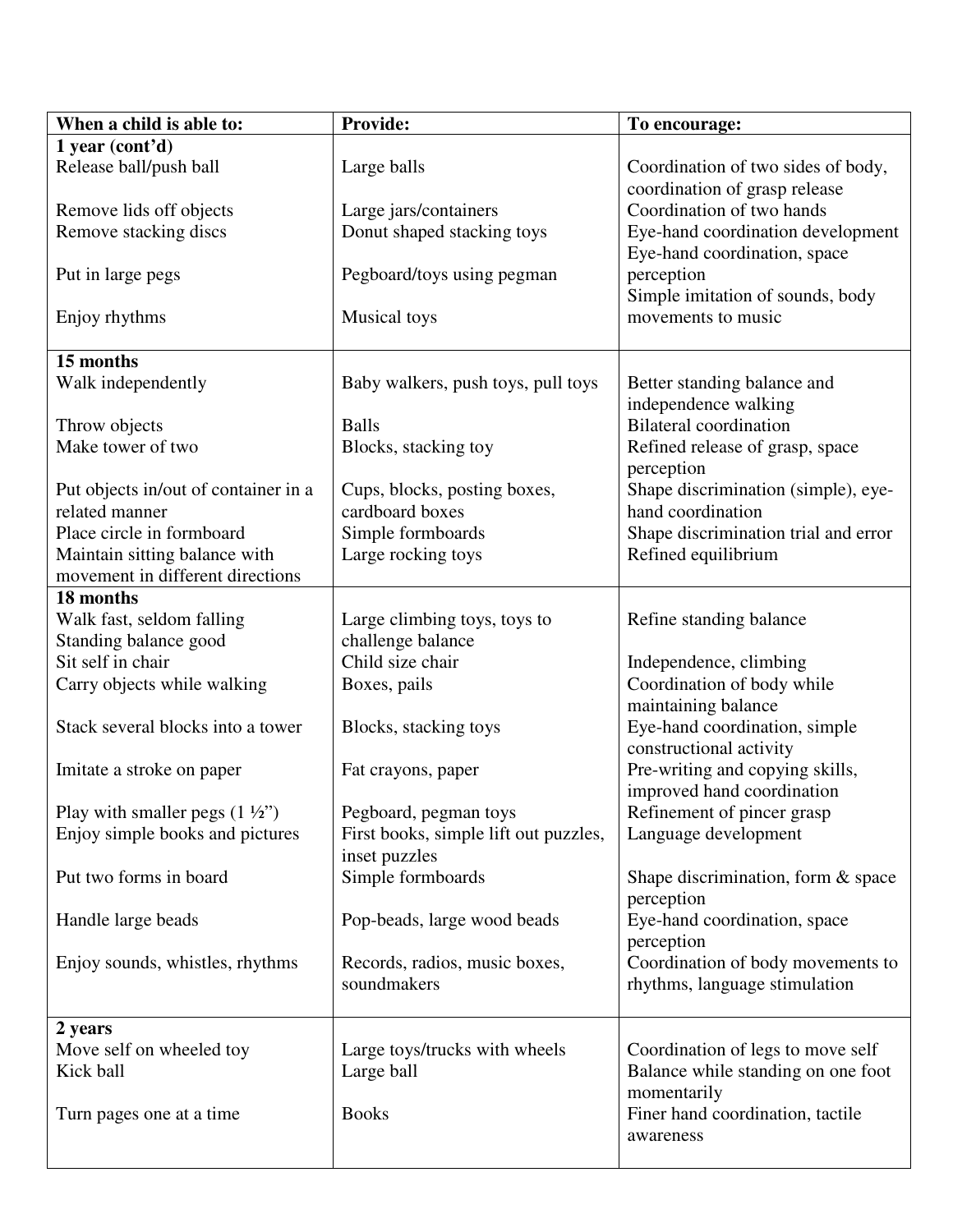| When a child is able to:                      | Provide:                                                          | To encourage:                                                        |
|-----------------------------------------------|-------------------------------------------------------------------|----------------------------------------------------------------------|
| 2 years (cont'd)                              |                                                                   |                                                                      |
| Make circular motions on paper                | Crayons and paper                                                 | Improve copying skills                                               |
| String 1" beads                               | <b>Beads</b>                                                      | Eye-hand coordination, space                                         |
|                                               |                                                                   | perception skills                                                    |
| Know main body parts                          | Dolls, mirrors, pictures, puzzles                                 | Body awareness                                                       |
|                                               |                                                                   |                                                                      |
| $2\frac{1}{2}$ - 3 years                      |                                                                   |                                                                      |
| Push and pull large items,                    | Large trucks, play equipment                                      | Awareness of own body in space                                       |
| negotiating obstacles                         |                                                                   | and relation to another object                                       |
| Catch a ball                                  | <b>Balls</b>                                                      | Coordinating the two sides of the                                    |
|                                               |                                                                   | body to midline                                                      |
| Assemble a screw toy                          | Toys with screwing action                                         | More advanced coordination of two                                    |
|                                               |                                                                   | side of body for more difficult                                      |
|                                               |                                                                   | construction activity                                                |
| Begin to imitate lines, simple                | Chubby crayons, paper                                             | Copying, form perception, can later                                  |
| figures                                       |                                                                   | introduce tracing activities                                         |
| Manipulate clay                               | Playdough, clay kits                                              | Isolated motions of fingers, strength                                |
|                                               |                                                                   | of hands                                                             |
| Snip with scissors                            | Safety scissors                                                   | Strength and coordination of hands                                   |
| String 1/2" beads                             | Smaller beads                                                     | Hand coordination, space perception                                  |
|                                               |                                                                   | skills                                                               |
| Match pictures                                | Books, lotto, dominoes                                            | Learn concepts of same and                                           |
|                                               |                                                                   | different                                                            |
| Match primary colors                          | Formboards, color puzzles,                                        | Learning concepts of same and                                        |
| Name 1 or 2                                   | matching games                                                    | different colors                                                     |
| Know simple shapes                            | Formboards, sorting box, matching                                 | Shape discrimination                                                 |
|                                               | pictures                                                          |                                                                      |
| Begin to do simple jigsaws                    | Simple interlocking puzzles                                       | Problem solving, shape and color                                     |
|                                               |                                                                   | discrimination                                                       |
| Know "big-little"                             | Stacking cubes, pegs, stacking disc,                              | Size perception and discrimination                                   |
|                                               | objects in environment of all sizes                               |                                                                      |
| Lace simple cards                             | Lacing cards, shoes                                               | Eye-hand coordination                                                |
| Enjoy stories                                 | Books read to child                                               | Language development, attention to                                   |
|                                               |                                                                   | details, memory                                                      |
| Enjoy water play                              | Water toys, sponges                                               | Tactile stimulation, body awareness                                  |
| 3-4 years                                     |                                                                   |                                                                      |
| Hop on one foot<br>Throw, catch and kick ball | Climbing equipment, ropes swings,                                 | Gains in agility and balance,                                        |
| Show agility climbing                         | balls, etc.                                                       | muscular strength                                                    |
| Trace and copies shapes                       |                                                                   |                                                                      |
| Build higher level block                      | Templates, tracing activities<br>Blocks, simple construction sets | Refinement of pre-writing skills<br>Eye-hand coordination, increased |
| structures/uses constructive                  | form and space perception skills                                  | form and space perception skills                                     |
| materials                                     |                                                                   |                                                                      |
| Name colors                                   | Dominoes, games using color                                       | Knowledge of colors                                                  |
|                                               | naming/discrimination                                             |                                                                      |
| Play in groups of 2 or 3                      | Simple first games                                                | Cooperative play, social behaviors                                   |
| Sort/compare materials and                    | Lotto games, sorting materials                                    | Fine eye-hand skills, spatial dis-                                   |
| pictures                                      |                                                                   | crimination, concept development                                     |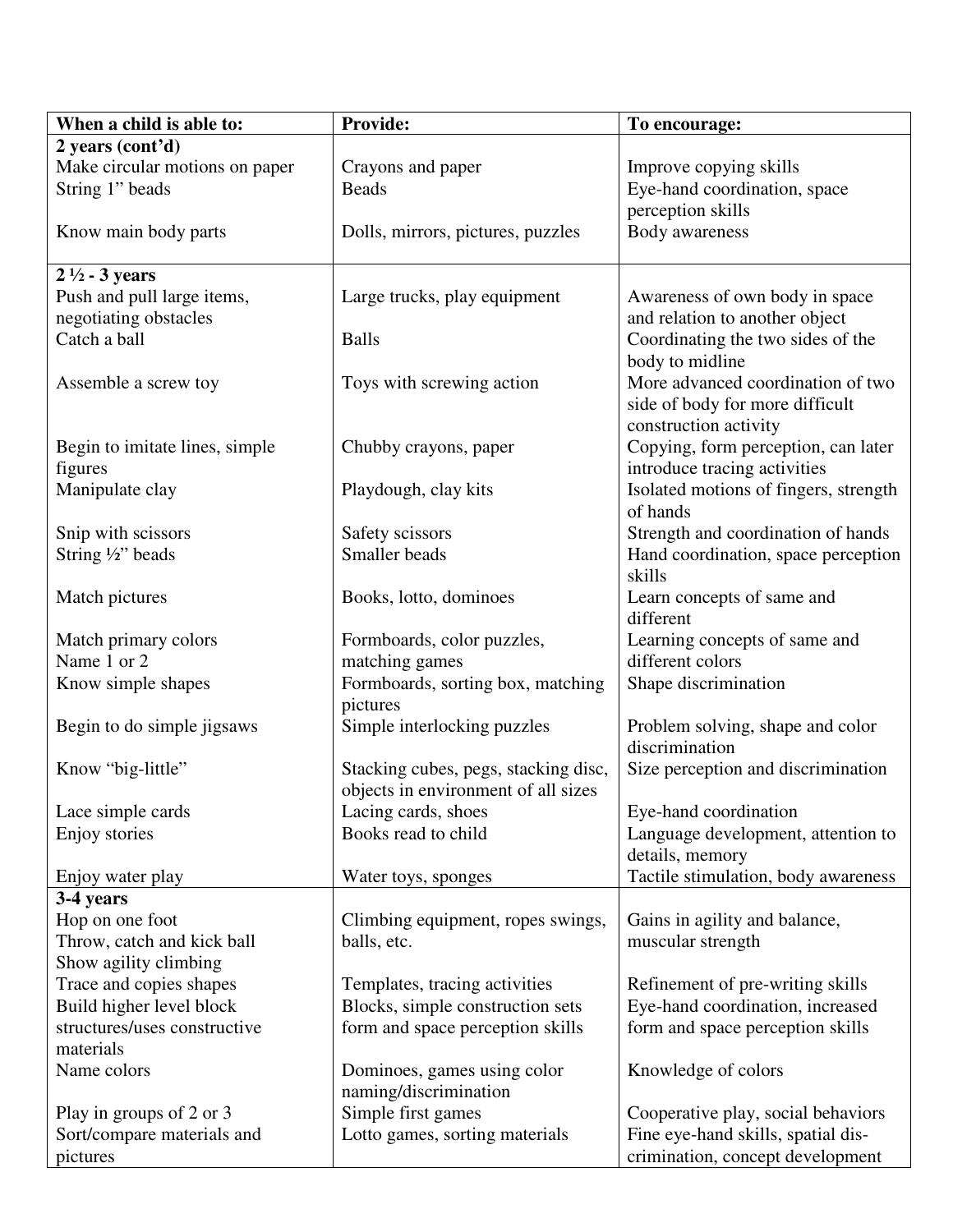| When a child is able to:                       | <b>Provide:</b>                                                      | To encourage:                                                                    |
|------------------------------------------------|----------------------------------------------------------------------|----------------------------------------------------------------------------------|
| 3-4 years (cont'd)                             |                                                                      |                                                                                  |
| Complete more complex jigsaws                  | Increasingly difficult puzzles                                       | Problem solving and language<br>development, shape and color<br>discrimination   |
| Show awareness of numbers                      | Number dominoes, simple games<br>with dice                           | Recognition of quantity, simple<br>games with rules                              |
| Engage in imaginative play                     | Small representational objects, or<br>larger props for domestic play | Language development, social skills                                              |
| 4-5 years                                      |                                                                      |                                                                                  |
| Plan and build constructively                  | Layout and creative kits                                             | Practice in planning construction<br>using verbal skills                         |
| Copy shapes and letters                        | Magnetic letters, letter shapes,<br>chalk blackboard                 | Simple spelling and letter<br>recognition                                        |
| Color inside lines                             | Coloring books, pictures                                             | Space perception skills that are<br>needed for academics                         |
| Do more difficult jigsaw puzzles               | Puzzles of scenes, stories                                           | Completion of puzzle using figures<br>as clues rather than shape of pieces       |
| Understand rules of simple games               | Simple competitive games                                             | Practice "winning and losing",<br>strategies, problem solving,<br>attention span |
| Lace shoes                                     | Shoe lacing toys, lacing cards,<br>large shoes                       | Fine motor coordination,<br>independence in personal care<br>activities          |
| 5-6 years                                      |                                                                      |                                                                                  |
|                                                |                                                                      |                                                                                  |
| Enjoy balance activities                       | Large play/climbing equipment,<br>skateboard, roller skates, etc.    | Coordination of 2 sides of body,<br>increased balance                            |
| Bounce a ball                                  | Various sized balls                                                  | Coordinated use of preferred arm,<br>coordination of 2 sides of body             |
| Cut, paste, use drawing tools                  | Scissors, glue paint brushes, etc.                                   | Fine coordination of hands, finger<br>opposition                                 |
| Use large needle, making large<br>stitches     | Lacing toys, sewing kits                                             | Coordination of dominant hand,<br>finger opposition                              |
| Complete 2-3 step models                       | <b>Construction kits</b>                                             | Motor planning, problem solving                                                  |
| Print letters                                  | Pencils, paper, blackboard, letter<br>writing toys                   | Copying/writing skills                                                           |
| Define simple words, composition<br>of objects | Simple word games                                                    | Language development                                                             |
| Discriminate between fine sounds               | Toys/games requiring using<br>hearing alone                          | Auditory discrimination                                                          |
| 7 years                                        |                                                                      |                                                                                  |
| Bat a ball                                     | Balls, bats                                                          | Coordinated use of two sides of<br>body, motor planning skills                   |
| Tap rhythms                                    | Records, instruments                                                 | Motor planning, body awareness                                                   |
| Use greater fine hand control/finger           | Craft kits, construction kits with                                   | Increased coordination of dominant                                               |
| opposition                                     | small pieces                                                         | hand                                                                             |